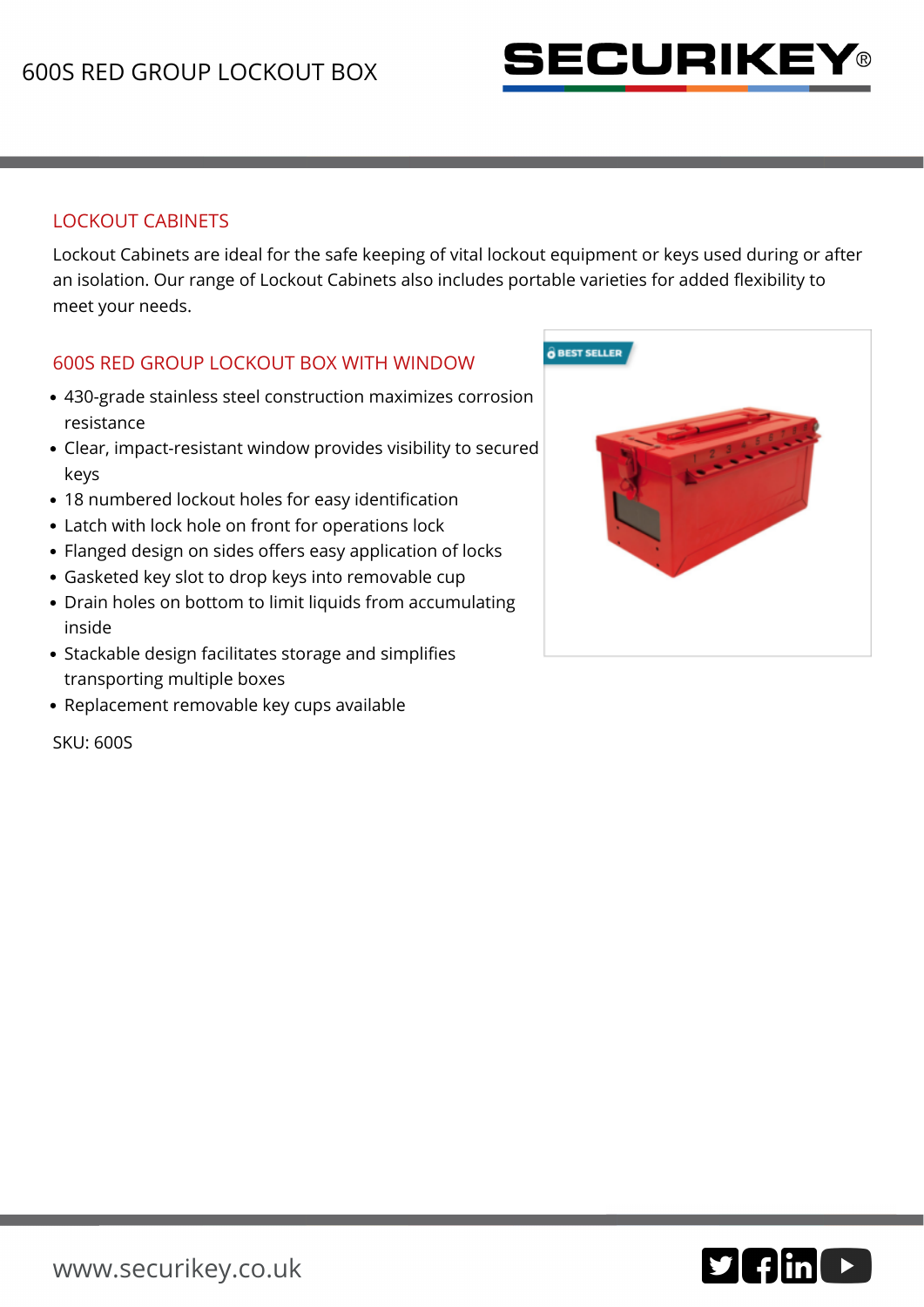

## ADDITIONAL INFORMATION

| Weight            | 1.767 kg                       |
|-------------------|--------------------------------|
| <b>Dimensions</b> | 144 (H) x 130 (W) x 252 (D) mm |